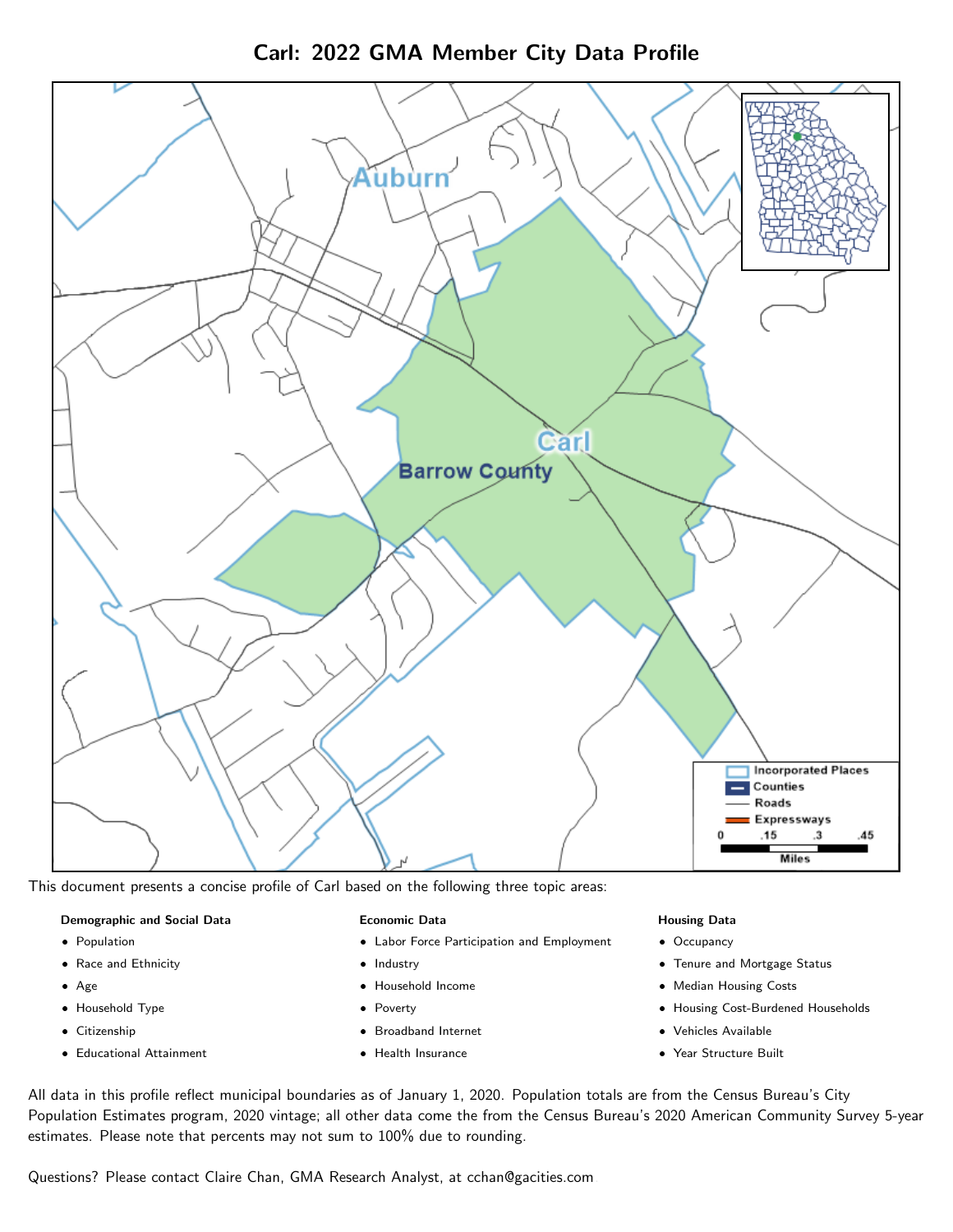# Carl: Demographic and Social



0% 5% 10% 15% 20% Male **Female** 20% 15% 10% 5% 85 and over 80-84 75-79 70-74 65-69 60-64 55-59 50-54 45-49 40-44 35-39 30-34  $25 - 29$ 20-24 15-19  $10-14$ 5-9 Under 5

## **Citizenship**

Age



Source: American Community Survey, 2020 5-year estimates, table B05002 Source: American Community Survey, 2020 5-year estimates, table B15002

Race and Ethnicity



Source: U.S. Census Bureau, City Population Estimates, 2020 vintage Source: American Community Survey, 2020 5-year estimates, table B03002

# Household Type



Source: American Community Survey, 2020 5-year estimates, table B01001 Source: American Community Survey, 2020 5-year estimates, table B11001

#### Educational Attainment



**GEORGIA<br>MUNICIPAL<br>SSOCIATION**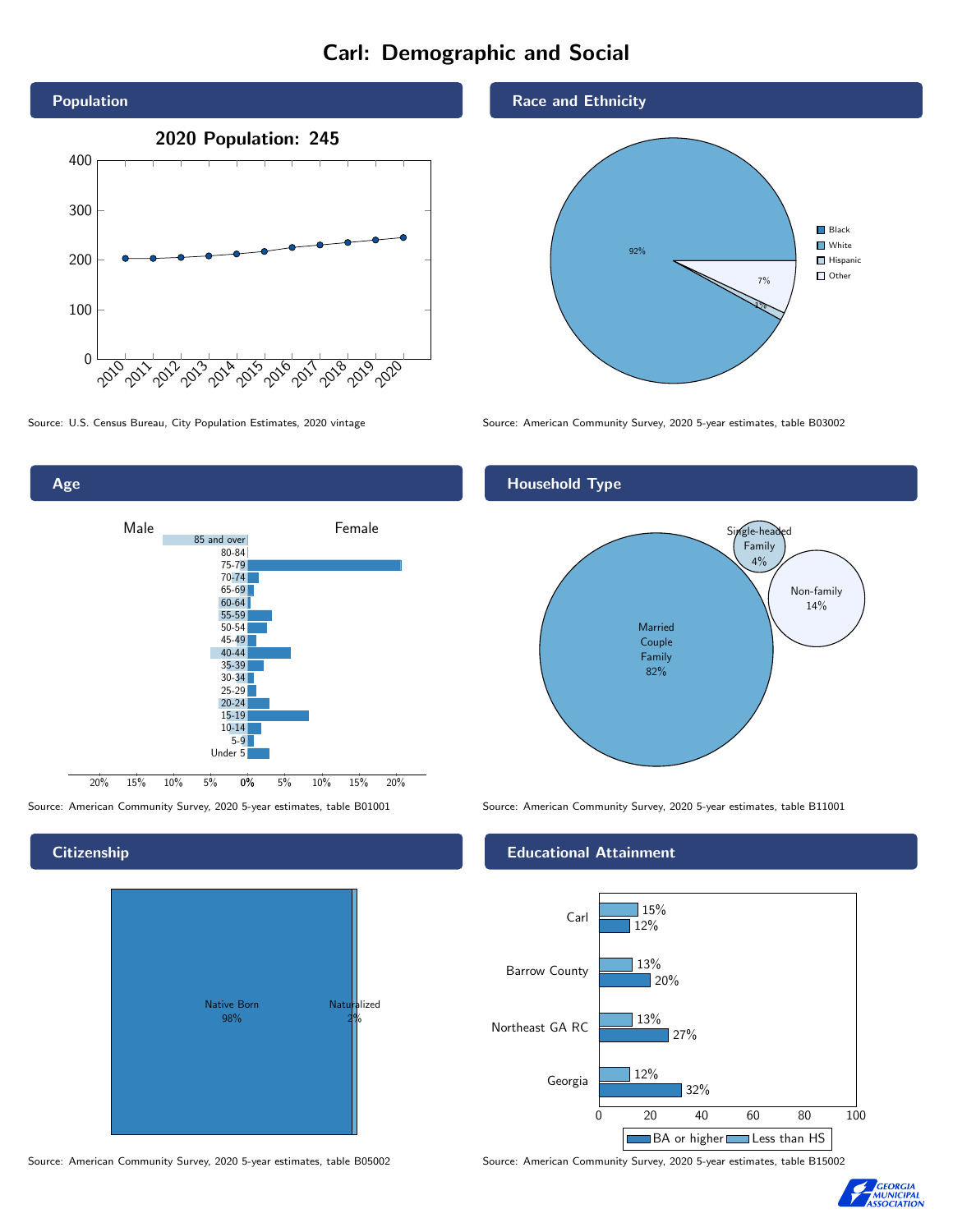# Carl: Economic





Source: American Community Survey, 2020 5-year estimates, table B23001 Note: Unemployment rate is based upon the civilian labor force.

# Household Income



Source: American Community Survey, 2020 5-year estimates, tables B19013 and B19025 Source: American Community Survey, 2020 5-year estimates, table B17010



Source: American Community Survey, 2020 5-year estimates, table B28002 Source: American Community Survey, 2020 5-year estimates, table B18135

#### Industry

| Agriculture, forestry, fishing and hunting, and mining      | $1\%$ |
|-------------------------------------------------------------|-------|
| Construction                                                | 20%   |
| Manufacturing                                               | 6%    |
| <b>Wholesale Trade</b>                                      | 2%    |
| Retail Trade                                                | 26%   |
| Transportation and warehousing, and utilities               | $0\%$ |
| Information                                                 | $2\%$ |
| Finance and insurance, real estate, rental, leasing         | 2%    |
| Professional, scientific, mgt, administrative, waste mgt    | $2\%$ |
| Educational services, and health care and social assistance | 11%   |
| Arts, entertainment, recreation, accommodation, food        | 6%    |
| service                                                     |       |
| Other services, except public administration                | 18%   |
| Public administration                                       | 2%    |

Source: American Community Survey, 2020 5-year estimates, table C24030

## Poverty



# **Health Insurance**